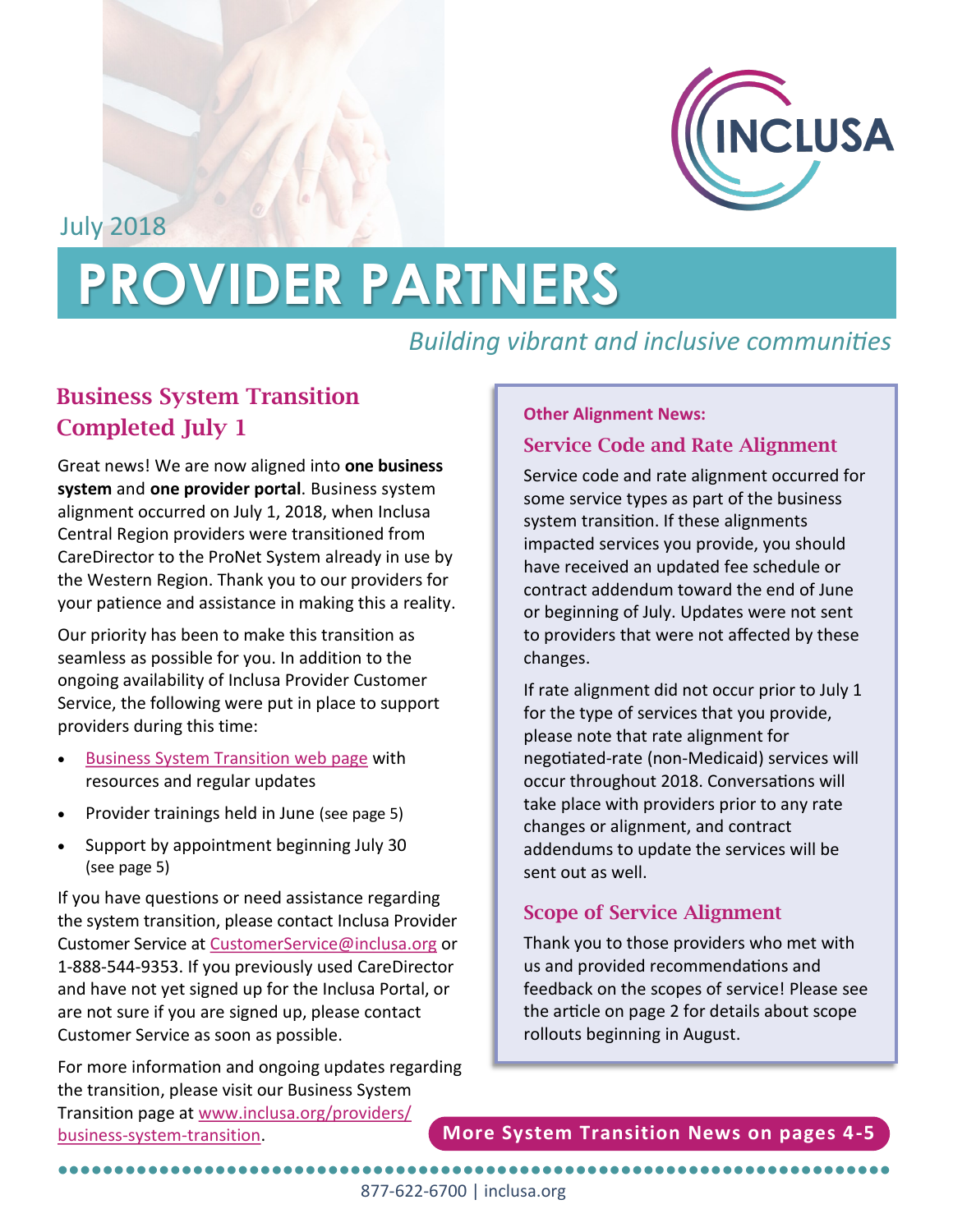# **Scope of Service Alignment Complete, Rollout Begins August 1**

Thank you to those providers who met with us and provided recommendations and feedback on the Inclusa scopes of service. It was invaluable to the completion of this project to align and update the scopes, which define the requirements and expectations for the provision of services to Inclusa members.

Implementation of the new scopes will take place in two stages, based on service type. The first set of scopes will be published on or before August 1, and become effective September 1, 2018. The second set will be published October 1, with effective dates to be announced. (See list at right for service types in each stage.)

The rollout will take place as follows:

- 1. Scope of Service documents will be published on the Inclusa website at [www.inclusa.org](http://www.inclusa.org) in the Providers section [Contracting](http://www.inclusa.org/providers/contracting/) page.
- 2. On or before the rollout date, each provider will be sent a contract Appendix N listing any applicable service they provide that has a Scope of Service being rolled out.
- 3. The provider will go to the Inclusa website to obtain the scope document(s) for review.
- 4. The provider will sign the Appendix N to indicate their understanding of the scope(s) and their agreement to follow the expectations as outlined.
- 5. The provider will return the signed Appendix N to Inclusa.

Detailed instructions will be provided with the Appendix N, including how to request a paper copy of a scope if you cannot access the website. If there were significant changes to a scope, training opportunities will be provided for you to learn more.

### **Stage 1 Rollout by 8/1, Effective 9/1**

- Adaptive Aids Service Dogs
- Community Support Program (CSP)
- Community Supported Living (CSL)
- Consultative Clinical and Therapeutic Services for Caregivers
- Consumer Education and Training (includes Mental Health Peer Specialists)
- Counseling & Therapeutic Resources (Non-MA)
- Environmental Accessibility Adaptations (Home Modifications)
- Financial Management Services Representative Payee
- Home Delivered Meals
- Home Health
- Housing Counseling
- Independent Nursing
- Personal Emergency Response System (PERS)
- Support Broker for Self-Directed Supports
- Supportive Home Care
- Supportive Home Care Chore Services
- $\bullet$  Supportive Home Care Days
- Training for Unpaid Caregivers
- Transportation (Specialized Transportation)
- Vocational Futures Planning & Support (VFPS)

## **Stage 2 Rollout by 10/1, Effective Dates TBA**

- Adult Day Care
- Daily Living Skills Training
- Day Habilitation Services (Adult Day Services)
- Financial Management Services for Self-Directed Supports
- Mental Health-AODA
- Physical Therapy, Occupational Therapy, and Speech & Language Pathology
- Prevocational Services
- Residential Services (AFH/CBRF/RCAC)
- Supported Employment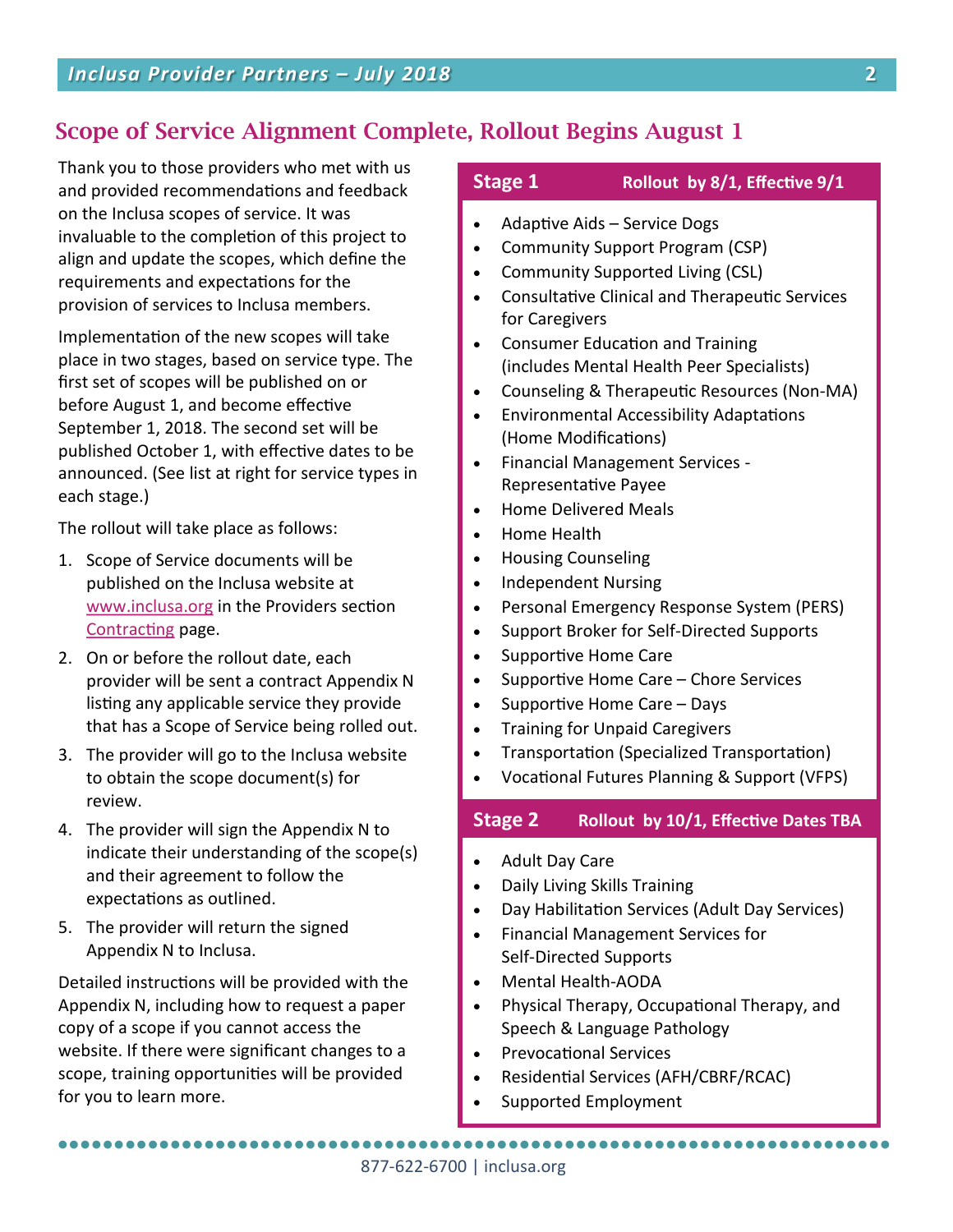# **Clinical Practice Guide: How to Identify Caregiver Strain**

Formal and informal caregivers provide most of the long-term care to people with disabilities. Caregiving is recognized as an activity with perceived benefits and burdens. In this article we would like to share information about "caregiver strain" that is also used by Inclusa care management staff in supporting members and those providing their cares. More details can be found in the Inclusa [Caregiver Strain](http://www.inclusa.org/wp-content/uploads/Caregiver-Strain-Clinical-Practice-Guideline.docx)  [Assessment Clinical Practice Guideline](http://www.inclusa.org/wp-content/uploads/Caregiver-Strain-Clinical-Practice-Guideline.docx) (CPG), located on the [Resources](http://www.inclusa.org/providers/resources/) page in the Providers section of our website at [www.inclusa.org.](http://www.inclusa.org)

Caregivers are prone to depression, grief, fatigue, financial hardship, and changes in social relationships. They may also experience physical health problems. Perceived caregiver strain has been associated with premature institutionalization for care recipients, along with reports of unmet needs.

Screening tools are useful to identify caregivers who may benefit from a more comprehensive assessment of the caregiving experience. The Modified Caregiver Strain Index (MCSI) is a 13-question instrument used to quickly screen for caregiver strain in both formal and informal caregivers. The MCSI effectively identifies caregivers who may benefit from more indepth assessment and follow-up.

Inclusa Interdisciplinary Team (IDT) staff complete the MCSI as part of the assessment process for all caregivers who have a primary role in providing care to members and ensuring their ongoing health and safety. Caregivers considered for this assessment

include those serving in the role of a natural support (family, friend, neighbor, etc.), those employed by the member through selfdirected supports (SDS), or a provider in an owner-occupied adult family home. IDT staff do not assess caregivers from a contracted agency; however, agency



leaders are encouraged to be mindful of caregiver strain in their employees. If there are concerns about caregiver strain, we encourage caregivers and providers to use this tool, and to reach out to the member's IDT staff (care team) for additional resources.

# **Need Help with Authorizations, Claims, or Billing?**

For the fastest service, be sure to contact the resource that best relates to your question or issue. This will help minimize delays in response time and ensure that your question is being handled appropriately.

- **Provider Portal, Billing Process**  For Inclusa Portal Setup, other provider portal issues, and "how to bill" questions, contact Inclusa Provider Customer Service at customerservice@inclusa.org or 1-888-544-9353.
- **Authorizations**  For authorization-specific questions such as a missing or incorrect authorization, contact the member's care management team. EXCEPTION: If an authorization that was in CareDirector is missing or was incorrectly migrated to the Inclusa System, please contact Inclusa Provider Customer Service at 1-888-544-9353 or customerservice@inclusa.org.
- **Claims and Payments**  For the status of submitted claims, or questions about payments you have received, contact the WPS-Family Care Contact Center at 1-800-223-6016.

●●●●●●●●●●●●●●●●●●●●●●●●●●●●●●●●●●●●●●●●●●●●●●●●●●●●●●●●●●●●●●●●●●●●●●●●●●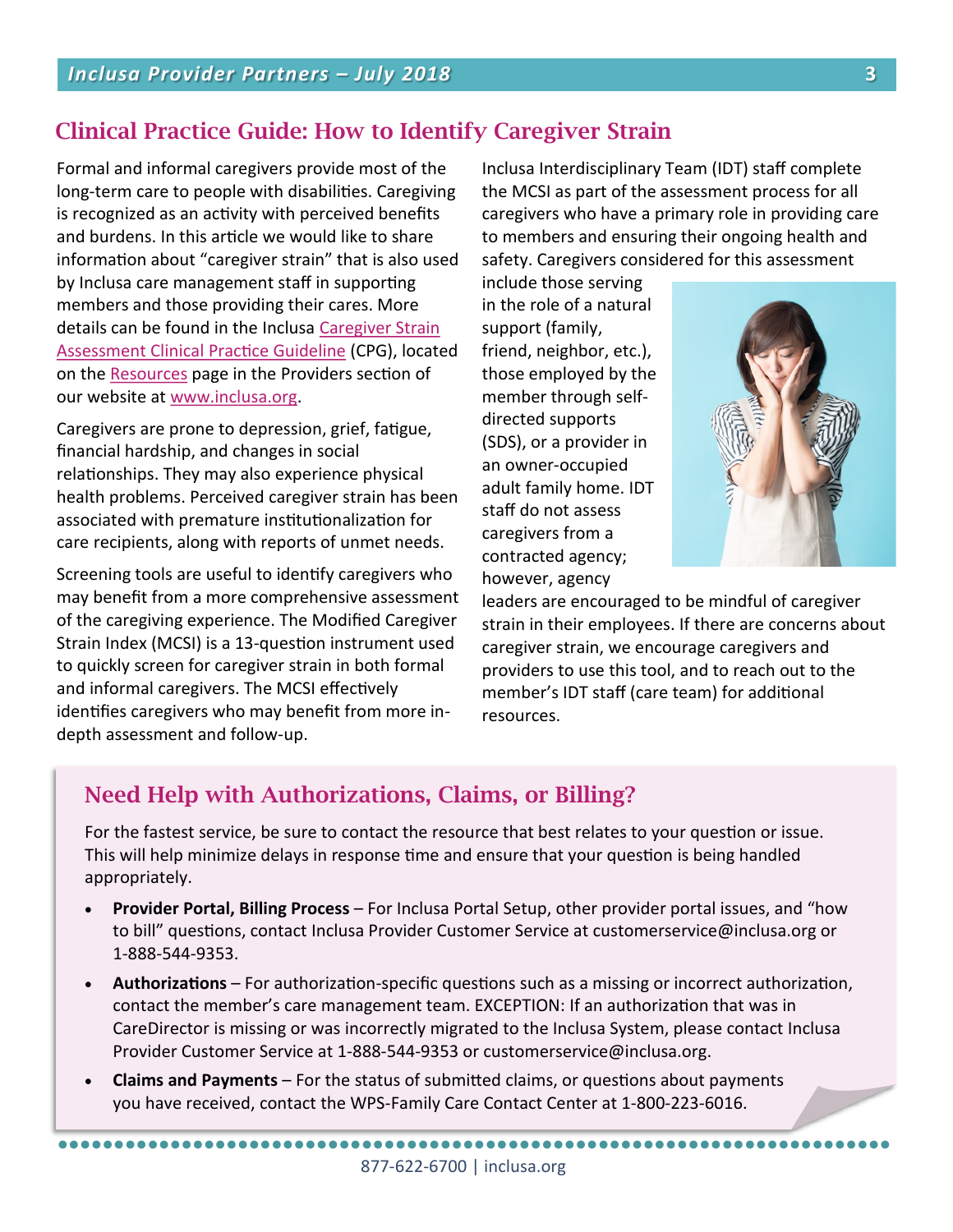#### **Business System Transition News & Notes**

### **July 1 = One Inclusa Portal**

It's finally here: The business system transition is completed! As of July 1 dates of service and forward, all authorization activity will occur in one portal.

**If you use CareDirector and have not yet signed up for the Inclusa Portal, please do so as soon as possible.** Information in the CareDirector (Central) portal is only valid through 06/30/2018. You will need to use the Inclusa Portal to get the authorization information you need to provide and bill for services as of July 1.

To sign up for the Inclusa Portal, please submit a Portal Administrator Application Form. Online and printable application options, as well as additional information, are available on our Provider Portal page at [www.inclusa.org/providers/provider](http://www.inclusa.org/providers/provider-portal/)-portal.

If you have questions about getting set up in the portal, please reach out to Inclusa Provider Customer Service at [customerservice@inclusa.org](mailto:customerservice@inclusa.org) or 1-888-544-9353.

## **Central Region/CareDirector Portal Decommissioned October 31**

The CareDirector Portal will be **decommissioned on 10/31/2018.** Please download or print all authorization details needed for claim submissions prior to this date.

Although you will be able to view information in the CareDirector portal until 10/31/2018, **the information in this portal is only valid up to and including 06/30/2018**. Any changes made after 06/30/2018 will not be reflected.

As of 07/01/2018, providers will receive mailed updates for any changes to legacy authorizations with dates of service on or before 06/30/2018.

Please go to the [Inclusa Portal](https://providerportal.inclusa.org/) for authorization information for dates of service 07/01/2018 and forward.

## **July 1 System Transition Does Not Impact Billing Method for Most Providers**

#### **Some Changes for Therapy, Supported Employment, and Transportation Providers**

For most providers that transitioned to the Inclusa system on July 1, the method used to submit claims will not change—you will continue to submit your claims as you have been. However, there are some changes for therapy, supported employment, and transportation services, and separate communication has occurred with those providers.

Although your billing method may not change, *all*  providers need to be aware that authorizations in the Central (CareDirector) system ended on 06/30/2018 and new authorizations were created in the Inclusa system, effective for dates of service on and after 07/01/2018. You must **use the new authorization numbers** from the Inclusa Portal when billing **for dates of service on and after 07/01/2018, or your claims will deny for payment**.

Please check your authorizations in the Inclusa Portal for accuracy. If there are issues, contact Inclusa Provider Customer Service at customerservice@inclusa.org or 1-888-544-9353.

**Information in the CareDirector (Central) portal is only valid for dates of service through 06/30/2018. You will need to use the Inclusa Portal to get the authorization information you need to submit claims for dates of service on and after 07/01/2018.** 

●●●●●●●●●●●●●●●●●●●●●●●●●●●●●●●●●●●●●●●●●●●●●●●●●●●●●●●●●●●●●●●●●●●●●●●●●●